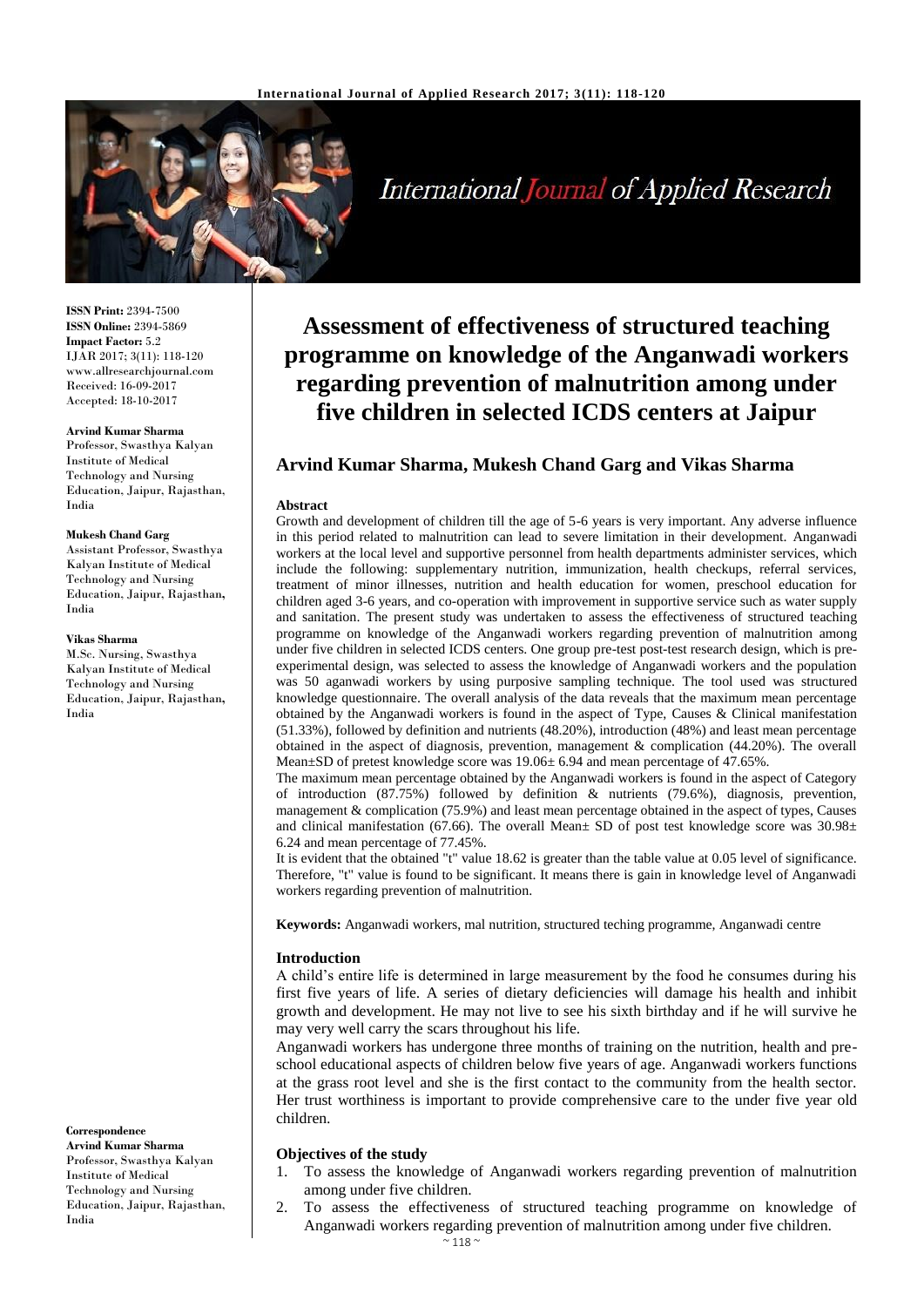3. To findout the association between selected demographic variables with knowledge of Anganwadi workers regarding prevention of malnutrition among under five children.

## **Hypothesis**

**H1:** There will be significant difference in the knowledge level of Anganwadi workers after structured teaching programme.

**H2:** There will be significant association between knowledge and selected socio-demographic variables of Anganwadi workers regarding prevention of malnutrition.

## **Assumption**

 The Anganwadi workers will have inadequate knowledge regarding the prevention of malnutrition.

Structured Teaching Programme will enhance the knowledge of Anganwadi workers.

# **Methodology**

# **Research approach**

An evaluative approach was adopted for the present study.

## **Research design**

One group pre-test post-test research design, which is preexperimental design, was selected to assess the knowledge of Anganwadi workers regarding prevention of malnutrition. The pre-experimental design chosen for the study is as prescribed in the table.

| Table 1: Description of pre-experimental research design |  |  |  |
|----------------------------------------------------------|--|--|--|
|----------------------------------------------------------|--|--|--|

|                       | <b>Pre-test</b>                | Intervention                  | <b>Post-test</b>                    |
|-----------------------|--------------------------------|-------------------------------|-------------------------------------|
| <b>Study Group</b>    | (administration of structured) | (Administration of structured | (Administration of self structured) |
|                       | knowledge questionnaire        | teaching programme)           | knowledge questionnaire             |
| The Anganwadi workers |                                |                               |                                     |

**O<sup>1</sup> :** Assessment of pre-test knowledge on prevention of malnutrition Among Anganwadi workers the on day 1.

**X:** Administration of structured teaching programme regarding malnutrition.

**O<sup>2</sup> :** Assessment of the Post-test knowledge after 7 days by structured teaching programme to assess the effectiveness.

#### **Variables**

# **Independent Variable**

In the present study the independent variable is the "Stuctured teaching programme" regarding prevention and management of malnutrition.

# **Dependent Variable**

In the present study, the dependent variable is the **"**Knowledge of the Anganwadi workers."

# **Extraneous variable**

In the present study age, educational status, family income, religion, source of information, place of residence, years of experience, are the extraneous variables.

# **Setting of the study**

This study was conducted in selected Anganwadi Centers at Jaipur.

# **Sample and Sample size**

50 Anganwadi workers who met the inclusion criteria formed were the sample of study.

# **Sampling Technique**

In the present study, the sampling technique adopted for the study is purposive sampling technique.

## **Criteria for selection of Samples Inclusion criteria**

- Anganwadi workers who were available during the data collection.
- Anganwadi workers those who were willing to participate in study.

#### **Exclusion criteria**

- Anganwadi workers those who were not present at the time of data collection.
- Anganwadi workers who were not willing to participate in the study.

# **Results**

In the present study during the pre-test, the maximum mean percentage obtained by the Anganwadi workers is found in the aspect of Introduction (48%), followed by Definition  $\&$ Nutrients (42.20%), Type, Causes & Clinical manifestations (51.33%) and least mean percentage obtained in the aspect of Diagnosis, Prevention, Management & complication (44.20%). The overall Mean  $\pm$ SD of pretest knowledge score was  $19.06 \pm 6.94$  and mean percentage of 47.65%.

In the present study during the post-test, the maximum mean percentage obtained by the Anganwadi workers is found in the aspect of Category of introduction (87.75%) followed by Definition & Nutrients (79.6%), Diagnosis, Prevention, Management & complication (75.09%) and least mean percentage obtained in the aspect of Type, Causes & Clinical manifestations (67.66%). The overall Mean± SD of post test knowledge score was 30.98± 6.24 and mean percentage of 77.45%.

# **Conclusion**

The majority 54% had moderate knowledge followed by 40% had adequate knowledge and 6% of the Anganwadi workers had inadequate knowledge regarding early diagnosis and prevention of malnutrition in the pre test.

After administration of structured teaching programme 56% of the Anganwadi workers had Adequate knowledge, followed by 38% had moderate knowledge and 6% of them had Inadequate knowledge regarding prevention of malnutrition.

The conclusion was drawn on the basis of the findings of the study shows that there was an improvement in the knowledge of Anganwadi workers as evidenced by significant difference between the pre test and post test knowledge scores. The total difference in the mean of